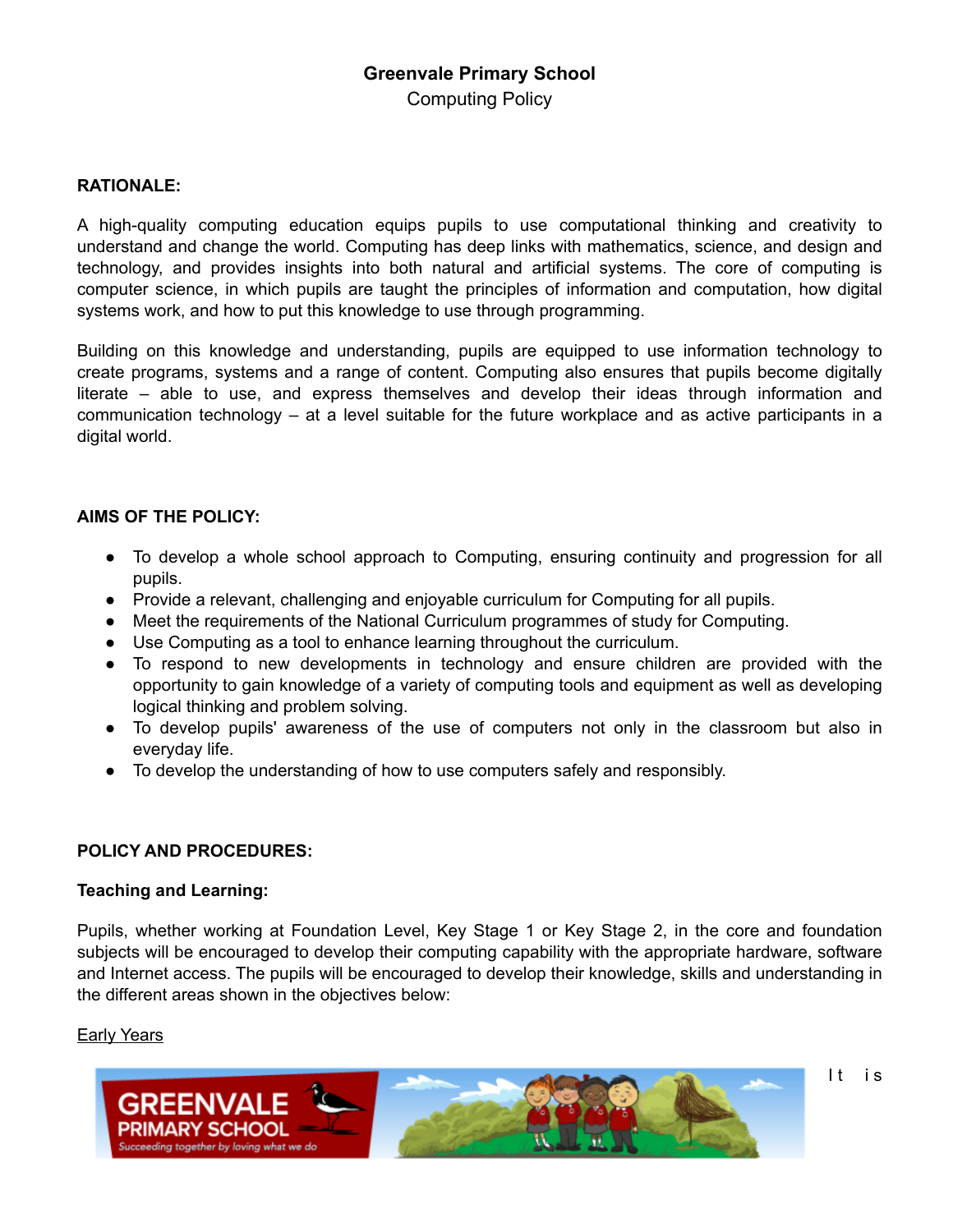important in the foundation stage to give children a broad, play-based experience of ICT in a range of contexts, including outdoor play. ICT is not just about computers. Early years learning environments should feature ICT scenarios based on experience in the real world, such as in role play. Children gain confidence, control and language skills through opportunities to 'paint' on the whiteboard or drive a remote-controlled toy. Outdoor exploration is an important aspect, supported by ICT toys such as metal detectors, controllable traffic lights and walkie-talkie sets. Recording devices can support children to develop their communication skills. This is particularly useful with children who have English as an additional language.

By the end of key stage 1 pupils should be taught to:

- understand what algorithms are, how they are implemented as programs on digital devices, and that programs execute by following precise and unambiguous instructions
- create and debug simple programs
- use logical reasoning to predict the behaviour of simple programs
- use technology purposefully to create, organise, store, manipulate and retrieve digital content
- recognise common uses of information technology beyond school
- use technology safely and respectfully, keeping personal information private; identify where to go for help and support when they have concerns about content or contact on the internet or other online technologies

By the end of key stage 2 pupils should be taught to:

- design, write and debug programs that accomplish specific goals, including controlling or simulating physical systems; solve problems by decomposing them into smaller parts
- use sequence, selection, and repetition in programs; work with variables and various forms of input and output
- use logical reasoning to explain how some simple algorithms work and to detect and correct errors in algorithms and programs
- understand computer networks, including the internet; how they can provide multiple services, such as the World Wide Web, and the opportunities they offer for communication and collaboration
- use search technologies effectively, appreciate how results are selected and ranked, and be discerning in evaluating digital content
- select, use and combine a variety of software (including internet services) on a range of digital devices to design and create a range of programs, systems and content that accomplish given goals, including collecting, analysing, evaluating and presenting data and information

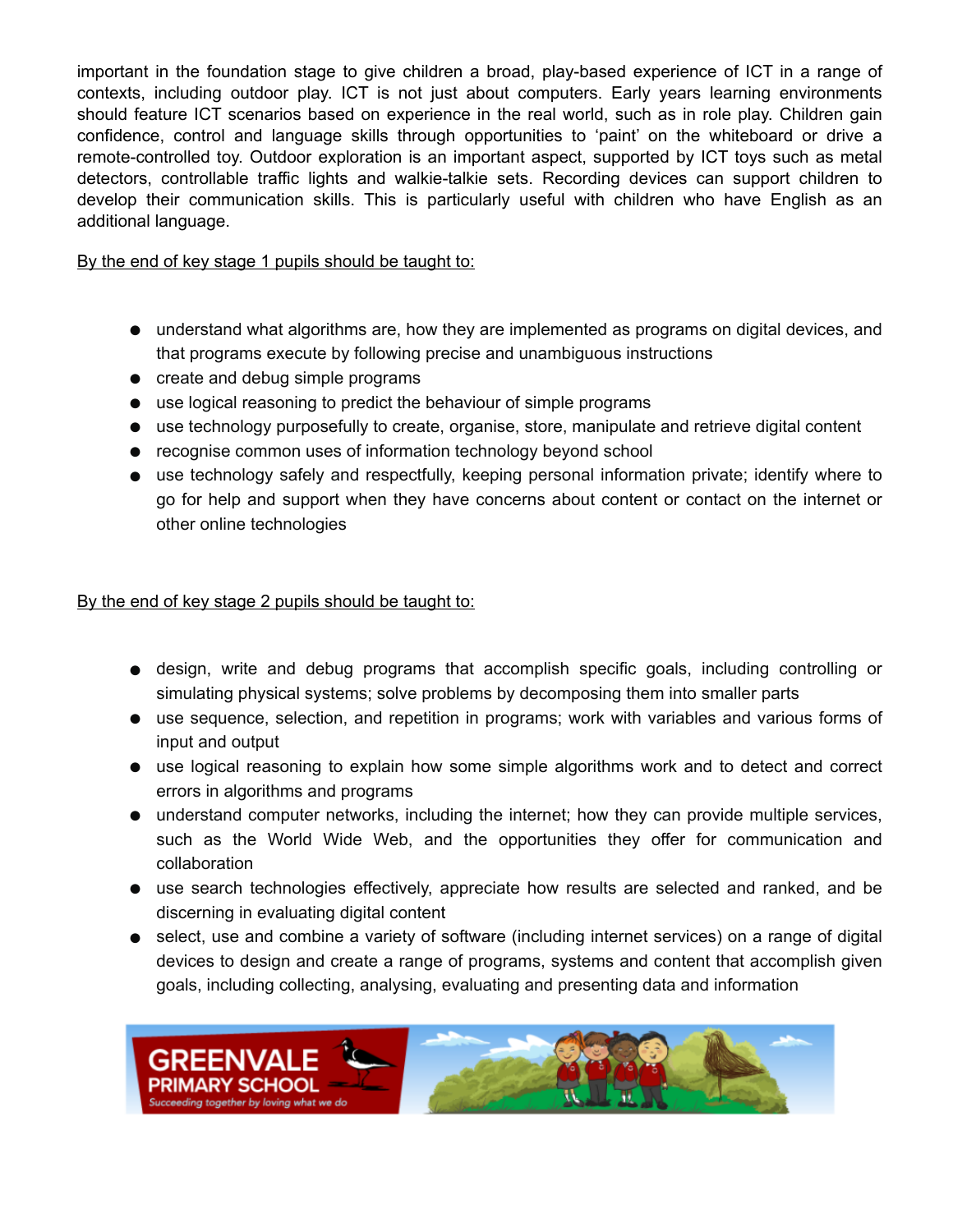● use technology safely, respectfully and responsibly; recognise acceptable/unacceptable behaviour; identify a range of ways to report concerns about content and contact

#### **Planning:**

As the school develops its resources and expertise to deliver the Computing curriculum, modules will be planned in line with the National Curriculum and will allow for clear progression. Modules will be designed to enable pupils to achieve the stated objectives for Key Stage 1 and Key stage 2. Pupil progress towards these objectives will be recorded by teachers as part of the whole school assessment.

When planning teachers are to consider:

- The development of knowledge, skills and understanding.
- Using Computing to enrich and extend pupils' understanding of all areas of the curriculum.
- Developing or using existing Computing skills whilst working in a different curriculum context (e.g. reinforcing directional and instruction language when working in maths).
- Matching the task to the ability of each child in the class.

|                | Year           |                                                                        |  |                                            |                         |  |                                                                                                                                                  |                                           |                                            |                                                                                                                                                                                                         |                                                 |                                                          |
|----------------|----------------|------------------------------------------------------------------------|--|--------------------------------------------|-------------------------|--|--------------------------------------------------------------------------------------------------------------------------------------------------|-------------------------------------------|--------------------------------------------|---------------------------------------------------------------------------------------------------------------------------------------------------------------------------------------------------------|-------------------------------------------------|----------------------------------------------------------|
|                | <b>EYFS</b>    | Use ICT hardware to interact with age appropriate<br>computer software |  |                                            |                         |  | Being to explore how to complete a simple<br>program on a computer (2paint, 2simple,<br>2create a story, word, coding, begin to use<br>internet) |                                           |                                            | Completes a simple program on a computer<br>Children recognise that a range of technology<br>is used in places such as homes and schools.<br>They select and use technology for particular<br>purposes. |                                                 |                                                          |
|                | 1              | 1.1<br>Online Safety &<br>Exploring<br>Purple Mash<br>л                |  | 1.2<br>Grouping &<br>Sorting<br>2          | 1.3<br>Pictograms       |  | 1.4<br>Lego Builders<br>3                                                                                                                        | 1.5<br>Maze<br>Explorers<br>3             | 1.6<br>Animated<br><b>Story Books</b><br>5 | 1.7<br>Coding<br>6                                                                                                                                                                                      | 1.8<br>Spreadsheets<br>3                        | 1.9<br>Technology<br>Outside<br>School<br>$\overline{2}$ |
|                | $\overline{2}$ | 2.1<br>Coding<br>6                                                     |  | 2.2<br><b>Online Safety</b><br>3           | 2.3<br>Spreadsheets     |  | 2.4<br>Questioning                                                                                                                               | 2.5<br>Effective<br>Searching<br>3        | 2.6<br>Creating<br>Plctures<br>5           | 2.7<br>Making<br>Music<br>3                                                                                                                                                                             | 2.8<br>Presenting<br>Ideas<br>$\overline{4}$    |                                                          |
| 3              |                | 3.1<br>Coding<br>6                                                     |  | 3.2<br><b>Online Safety</b><br>3           | 3.3<br>Spreadsheets     |  | 3.4<br><b>Touch Typing</b>                                                                                                                       | 3.5<br>Emails (incl<br>email safety)<br>6 | 3.6<br>Branching<br>Databases<br>Δ         | 3.7<br>Simulations<br>3                                                                                                                                                                                 | 3.8<br>Graphing                                 | 3.9<br>Presenting<br>5/6                                 |
| $\overline{4}$ |                | 41<br>Coding<br>6                                                      |  | 4.2<br><b>Online Safety</b><br>4           | 43<br>Spreadsheets<br>6 |  | 44<br>Writing for<br>different<br>audiences<br>5                                                                                                 | 4.5<br>Logo<br>$\Delta$                   | 46<br>Animation<br>3                       | 4.7<br>Effective<br>Searching                                                                                                                                                                           | 48<br>Hardware<br>investigators<br>2            | 49<br><b>Making Music</b>                                |
| 5              |                | 5.1<br>Coding<br>6                                                     |  | 5.2<br><b>Online Safety</b><br>3           | 53<br>Spreadsheets<br>6 |  | 54<br><b>Databases</b><br>4                                                                                                                      | 5.5<br>Game<br>Creator<br>5               | 56<br>3D Modelling<br>4                    | 5.7<br>Concept<br>Maps<br>$\overline{4}$                                                                                                                                                                | 5.8<br>Word<br>Processing<br>8                  |                                                          |
| 6              |                | 6.1<br>Coding<br>6                                                     |  | 6.2<br>Online Safety<br>2                  | 63<br>Spreadsheets<br>5 |  | 6.4<br>Blogging                                                                                                                                  | 6.5<br>Text<br>Adventures<br>5            | 66<br><b>Networks</b><br>3                 | 6.7<br>Quizzing<br>ĥ.                                                                                                                                                                                   | 68<br>Understanding<br>Binary<br>$\overline{4}$ | 69<br>Spreadsheets                                       |
|                |                | Predominant area of Computing*                                         |  |                                            |                         |  |                                                                                                                                                  |                                           |                                            |                                                                                                                                                                                                         |                                                 |                                                          |
|                |                | Computer Science                                                       |  | Digital Literacy<br>Information Technology |                         |  |                                                                                                                                                  |                                           |                                            |                                                                                                                                                                                                         |                                                 |                                                          |

#### **Computing Topic Overview**

\*Most units will include aspects of all strands.

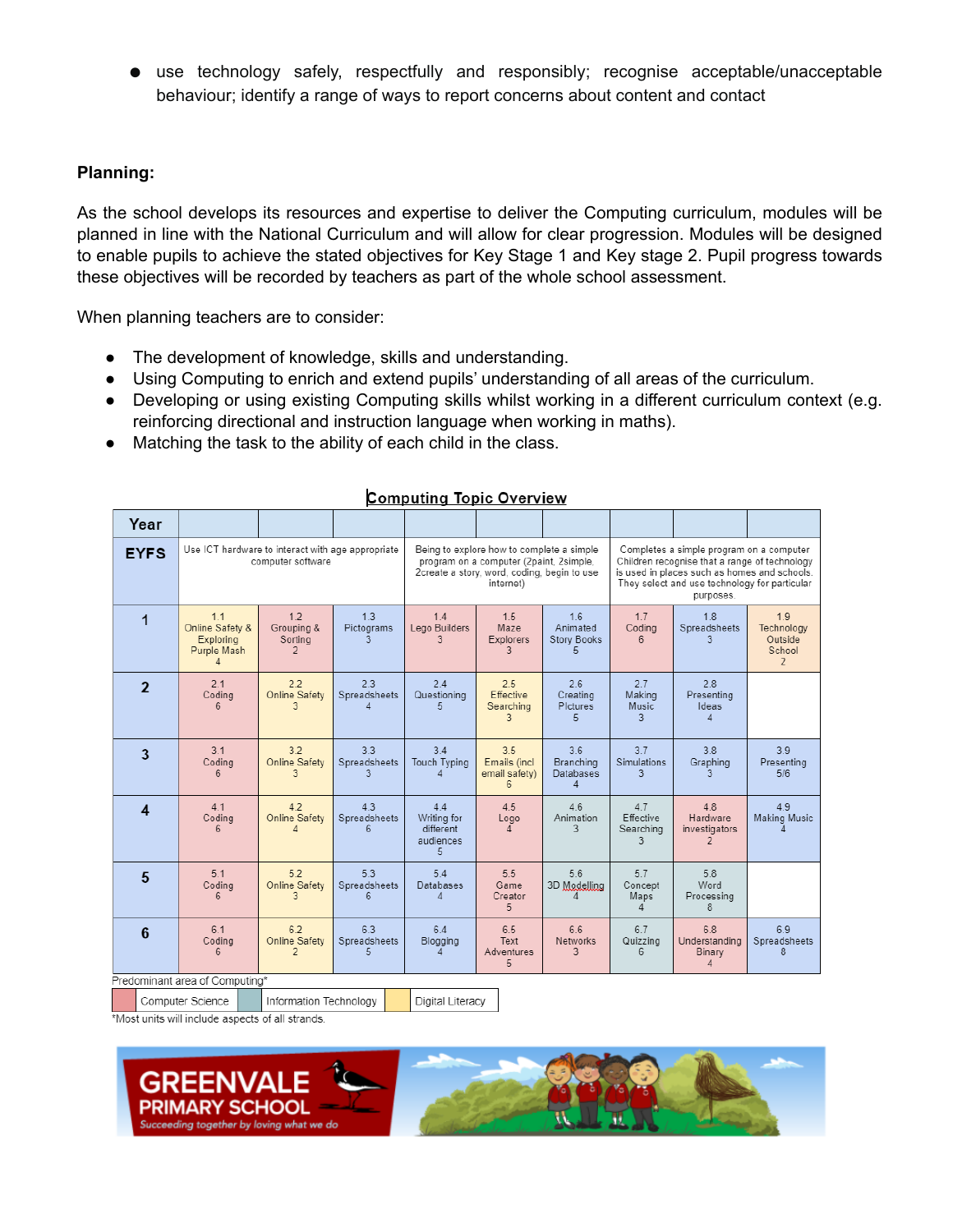#### **Assessment, Recording and Reporting:**

Teachers assess children's work in Computing by making informal judgements as they observe them during lessons. Teachers assess the children's learning at the end of each unit of study and this is shared with parents at the end of each academic year in the annual report sent to them. Children are also encouraged to evaluate their own work and learning. A record of assessment is kept on the whole school assessment form for each class and for each unit.

#### **The contribution of Computing to teaching in other areas of the curriculum:**

English: Computing is a major contributor to the teaching of English, for example pupils' reading development is supported through talking stories. As the pupils develop mouse and keyboard skills, they learn how to edit and revise text on a computer. They have the opportunity to develop their writing skills by communicating with people via email, blogs, discussion boards etc. They also learn how to improve the presentation of their work by using desktop publishing software. There is also a variety of software that targets specific reading, grammar and spelling skills.

Maths: Pupils use computing in mathematics to collect data, make predictions, analyse results and present information graphically. Screen robots allow pupils to give exact instructions for a particular route. Microsoft Excel is used to support data handling. Staff and pupils make use of a variety of software that supports learning.

Science: Software is used to animate and model scientific concepts and to allow pupils to investigate processes that it would be impracticable to do directly in the classroom.

DT: Computing contributes to the programming of products and toys that are made in DT. Children are able to research and collect ideas about existing products in order to plan and design their own. They are also able to use the debugging skills that are being developed in programming to evaluate ideas and products. They may also design their product on a computer programme.

#### **Resources and access:**

The school acknowledges the need to continually maintain, update and develop its resources and to make progress towards a consistent, compatible PC system by investing in resources that will effectively deliver the strands of the National Curriculum and support the use of ICT and computing across the school.

- Every classroom from Reception to Y6 has a laptop connected to the school network and an interactive whiteboard with sound and DVD facilities.
- There is a computing suite of 16 desktops.
- We have a trolley of 16 iPads which are used by all classes within the school.
- We have a trolley of Chromebooks which are used by all classes within the school.
- Each teacher has an iPad on which they are able to take class videos and photos.

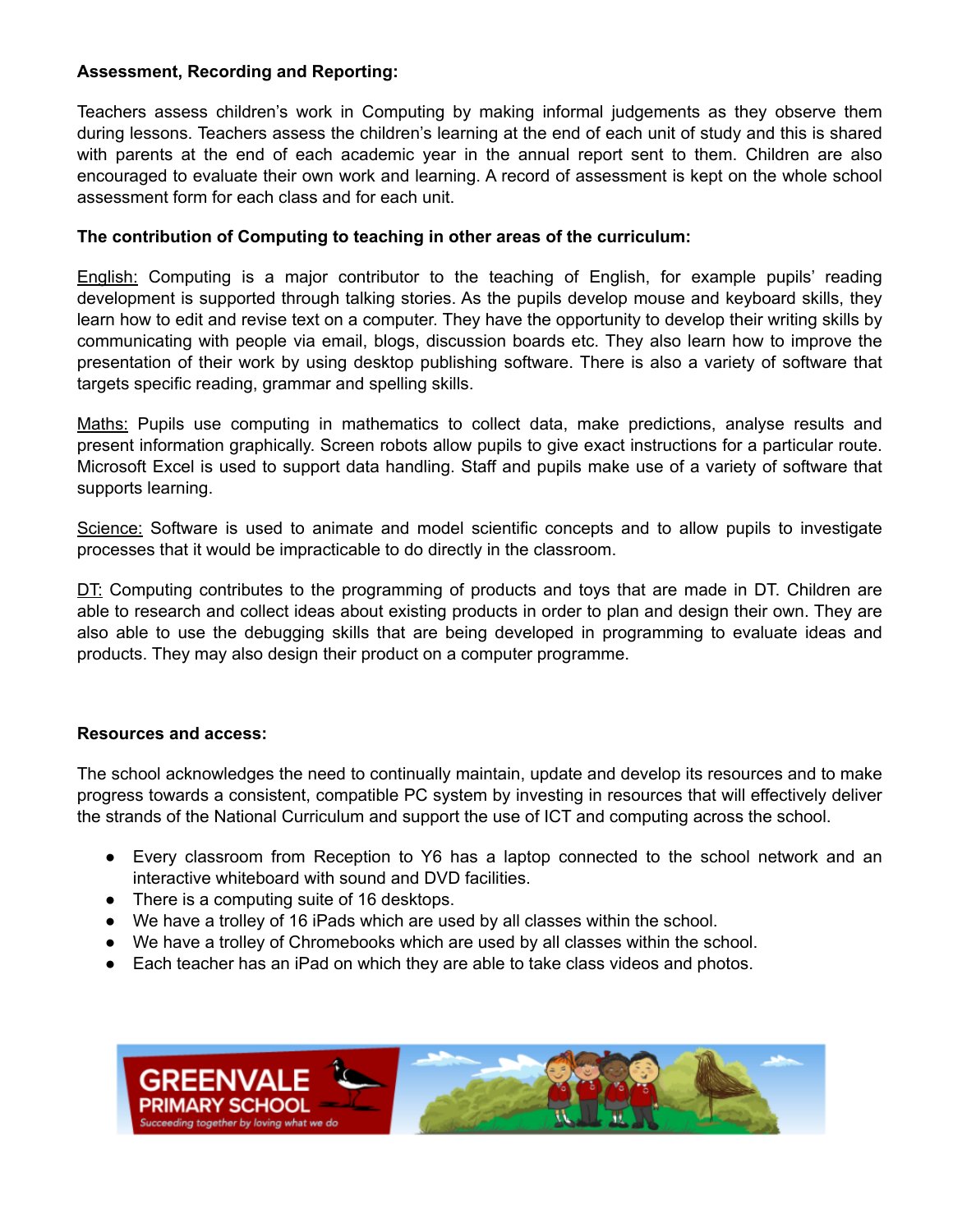## **Health and Safety:**

It is imperative that all electrical equipment is kept in good working order. To ensure the health and safety of pupils and staff the following guidelines must be adhered to:

- Pupils are not allowed to switch the power on at the mains.
- Equipment is to be situated away from water.
- Pupils must always be supervised when using electrical equipment. All plugs, leads and equipment are checked regularly and tested for electrical safety in accordance with LA guidelines.
- Pupils will not be allowed to carry heavy equipment.
- Seating and work stations should ensure safe and comfortable conditions for pupils using computers.
- Adequate levels of lighting and ventilation should be ensured at all times.

## **Internet Security:**

The School is very committed to ensuring e-safety at all levels. The school has a pupil E-Safety policy to protect the pupils which contains an 'Acceptable Use of the Internet' acceptance form. This is to be signed (electronically or via paper) by all children. It is shared via email with all parents.

The pupil signed forms are kept in the pupil's record folder.

## **Inclusion:**

We recognise the fact that there are children with different computing abilities in all classes and we provide suitable learning opportunities for all children by matching the challenge of the task to the ability of the child. We achieve this by:

- setting common tasks which are open-ended and can have a variety of responses;
- setting tasks of increasing difficulty, some children not completing all tasks;
- providing resources of different complexity according to the ability of the child;
- Where possible, using classroom assistants to support the work of individual children or groups of children.

Where particular pupils have learning and assessment requirements which go beyond the provision described above, and which must be addressed in order to overcome barriers to learning, for example as a result of a special educational need, disability, or linked to the pupils' progress in learning English as an additional language, teachers will take account of these requirements by;

- Making provision where necessary to support individuals or groups of pupils to enable them to participate effectively in the curriculum and assessment. Where, because of visual or multisensory impairment or mobility difficulties, pupils are unable to gain incidental learning of the wider world, teachers will help pupils to gain understanding of the use of the computing in the curriculum, using specialised technology where appropriate.
- Taking account of the type and extent of the difficulty experienced by the pupil. In many cases the action necessary to respond to an individual's requirements for curriculum access will be met through greater differentiation of tasks and materials, consistent with school-based intervention as

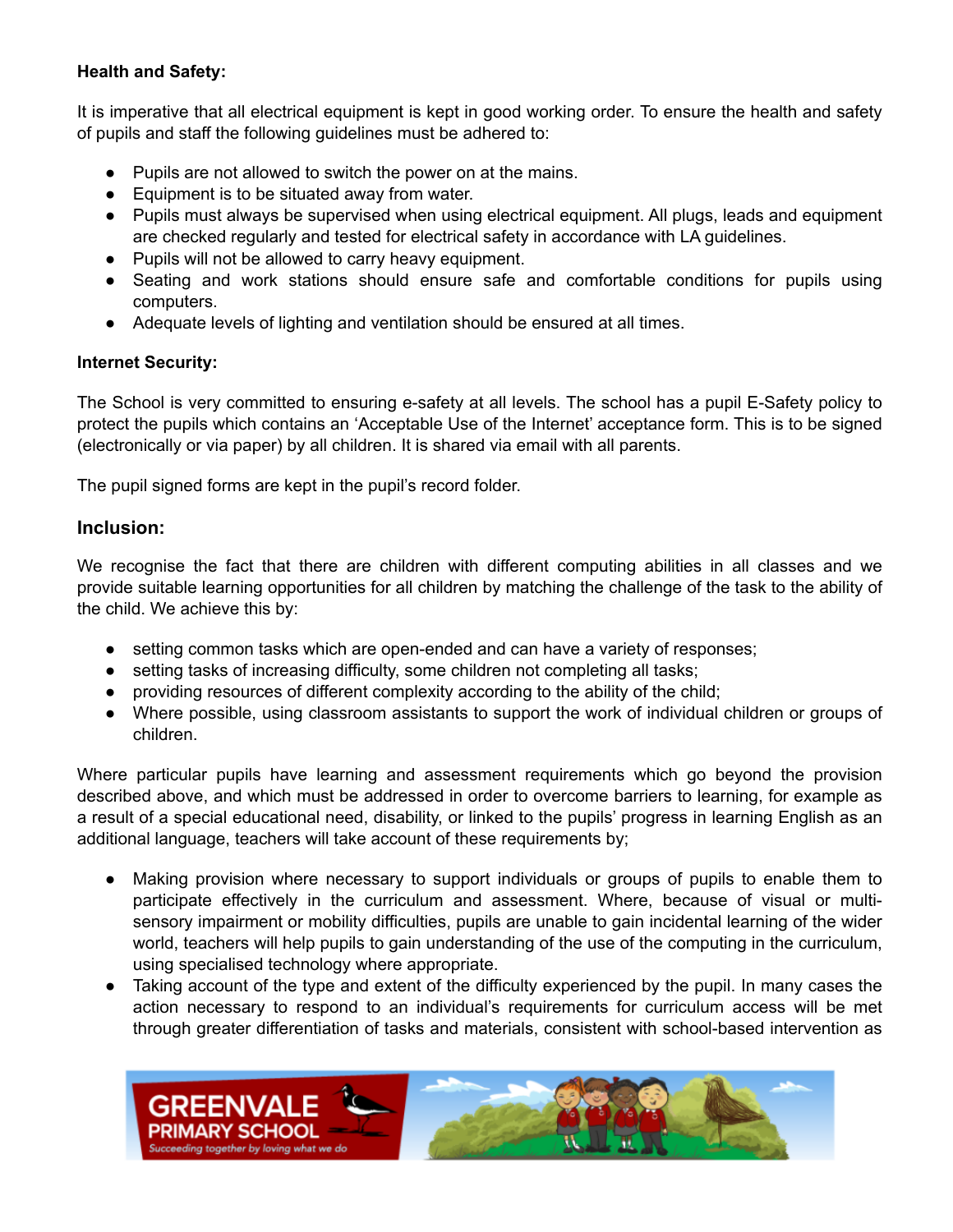set out in the SEN Code of Practice. Where pupils need access to specialist equipment or adapted activities teachers will refer to and implement the pupils' statement of special educational needs and work closely with representatives of other agencies who may be supporting the pupil. Teachers will also help pupils to manage their behaviour and help individuals to manage their emotions so that they can take part in learning Computing effectively and safely.

#### **IMPLEMENTING THE POLICY:**

The policy will be implemented through:

- The guidelines and the Scheme of Work.
- · The School's Curriculum monitoring.
- · INSET, staff meetings and informal discussions to share ideas, disseminate good practice, review progress and highlight areas for development.
- · Review of teachers' plans and topics to ensure continuity and progression.

The policy will be monitored through:

- · The Subject Leader & Headteacher monitoring planning files to ensure coverage of the Programmes of Study and adherence to the agreed guidelines.
- · Classroom observations may be made by the Headteacher or subject leader of a particular aspect of the Computing curriculum, agreed beforehand with the class teacher.
- · Observation of children's work, displays and through discussion with the children.

#### **MONITORING THE POLICY**

- Through the school's Curriculum Topic Plans and schemes of work.
- Through INSET, staff meetings and informal discussions to share ideas, disseminate good practice, review progress and highlight areas for development.
- Through enabling teachers to have access to each teacher's planning so that staff can see what other year groups are doing and what their class has done in previous years.
- Through Headteacher and Subject Leader monitoring planning files to ensure coverage of the programmes of study, the teaching of computing skills and adherence to the agreed guidelines.
- Through informal discussions between the computing subject leader and staff to exchange opinions and ascertain needs.
- Through observation of children's work and display and through discussion with the children.

#### **EVALUATING THE IMPACT OF THE POLICY**

●F r o m teacher